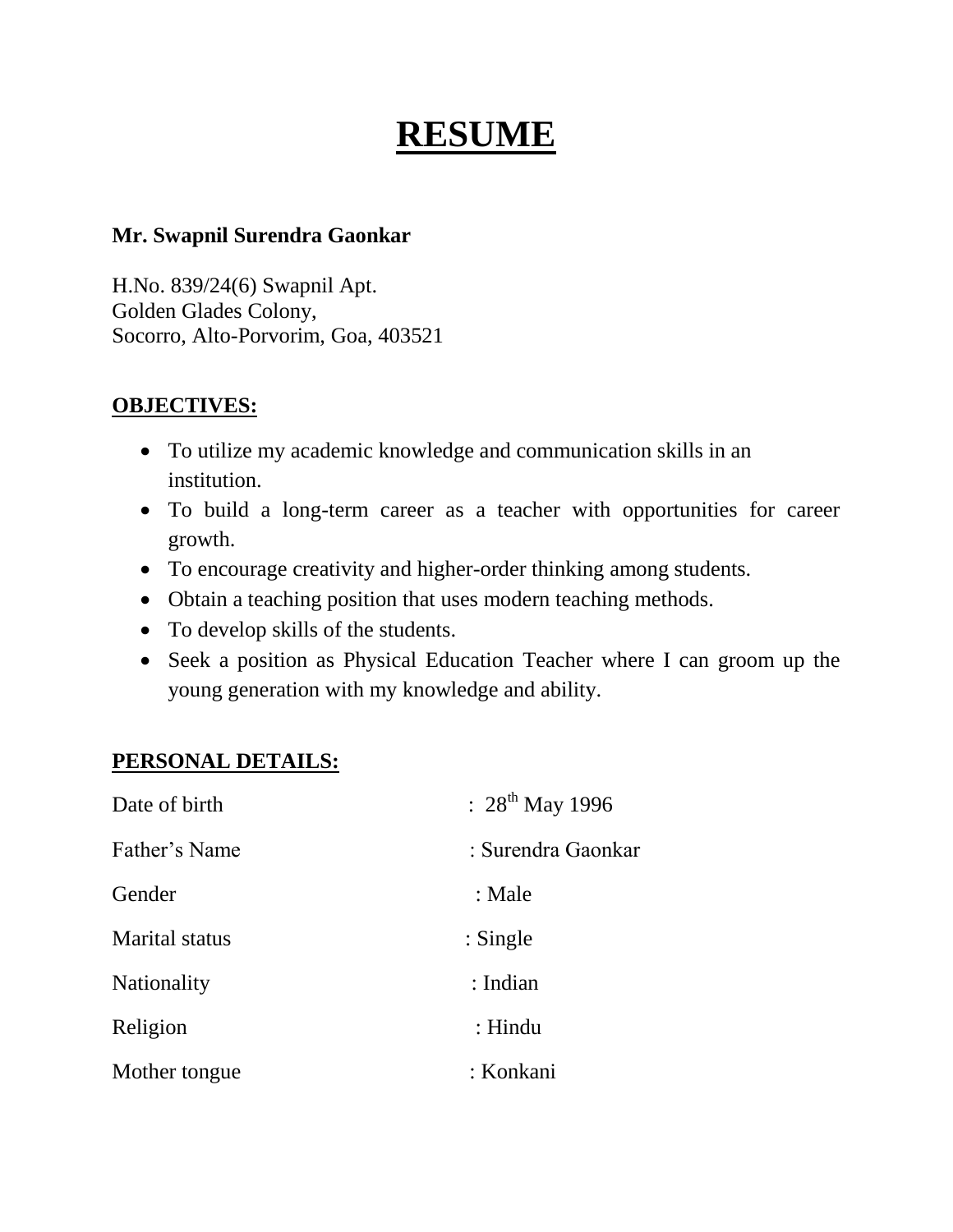| Email      | : swapnilgaonkar1005@gmail.com |
|------------|--------------------------------|
| Mobile No. | $\div 91\ 8550974854$          |

#### **PERSONAL STRENGTHS:**

- Approachable
- Passionate and energetic
- Maturity
- Creative
- Patience
- Ability to assess student's requirements and fulfil them
- Leadership qualities
- Planning and organizational skills
- Sincerity towards work

## **EDUCATION:**

- Bachelor in Physical education, Distinction (76%), April 2019, Don Bosco College, Panjim.
- Bachelor in Computer Application, First Class (60%), October 2016, Dyanprasarak Mandal's College, Assagao.
- Higher Secondary School (Vocational Computer Techniques), First Class (61%), March 2013, Dyanprasarak Mandal's Higher Secondary, Assagao.
- Secondary School, Second Class (53%), March 2011, L. D. Samant Memorial High School, Alto-Porvorim.

## **WORK EXPERIENCE:**

• Presently providing my service as a Referee for Goa Football Association (GFA).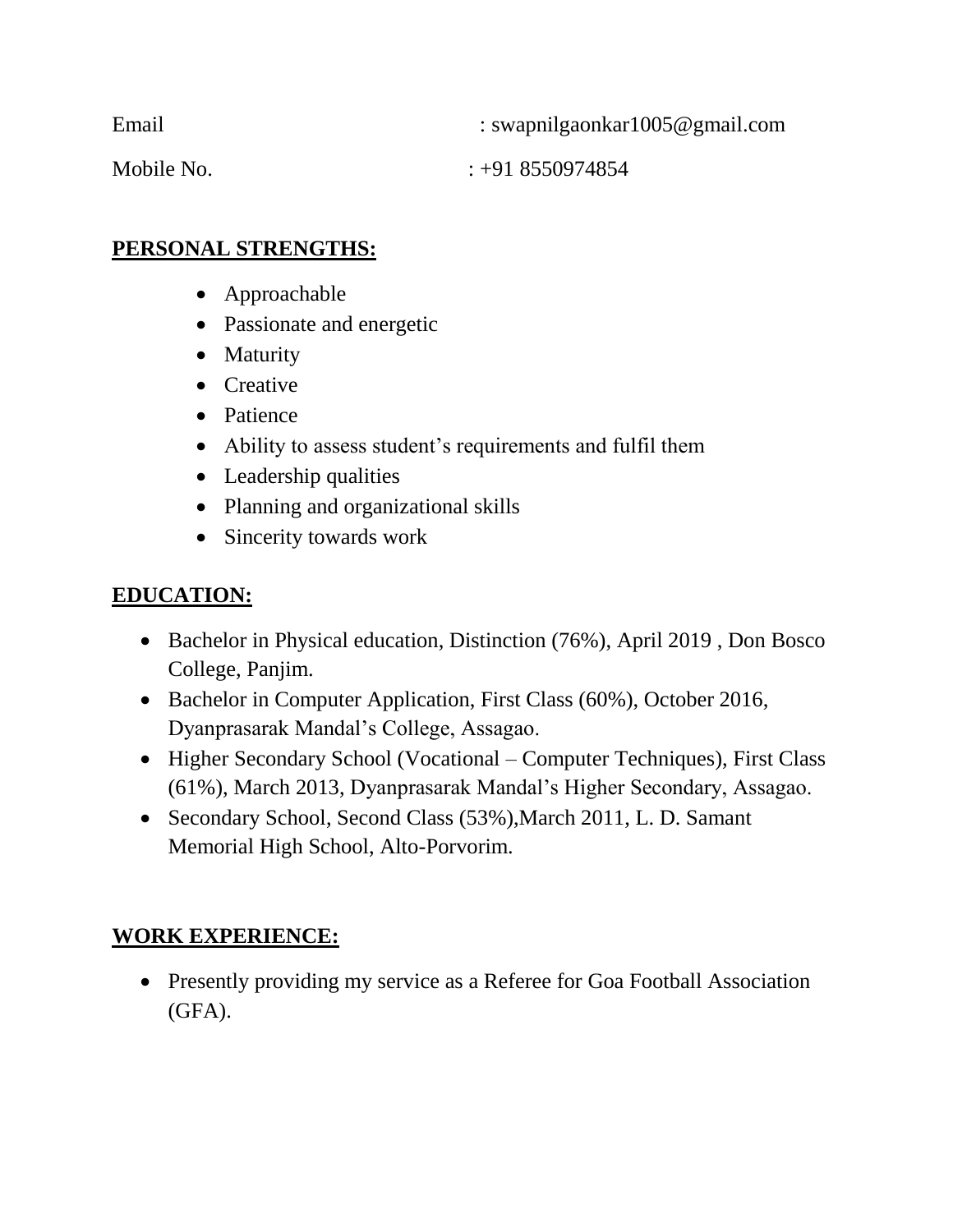#### **OTHER ACTIVITIES:**

- Founder and president of cultural group Yuva Khelgade, Mapusa.
- Organized many activities during BCA and BpEd.
- Served as a Cultural Secretary in DM's college in the year 2015.

## **SEMINARS AND WORKSHOPS ATTENDED :**

- Athletics certified Official exam.
- Adventures program.
- Sports Nutrition, Periodic Training and Drug use and abuse.
- Android Programming.
- Cyber Security.

## **SEMINARS AND WORKSHOPS CONDUCTED :**

• Conducted webinar on Photoshop CS5 for SPES's Goa Multi Faculty College, Dharbandora-Goa.

## **HOBBIES :**

- Playing all types Sports
- Acting
- Reading Books
- Tracking and Hiking
- Cooking
- Working with computer

## **PARTICIPATION AND ACHIEVEMENTS:**

• Participated in  $49<sup>th</sup>$  State Level Athletic Championship 2016 organized by Goa Athletics Association.